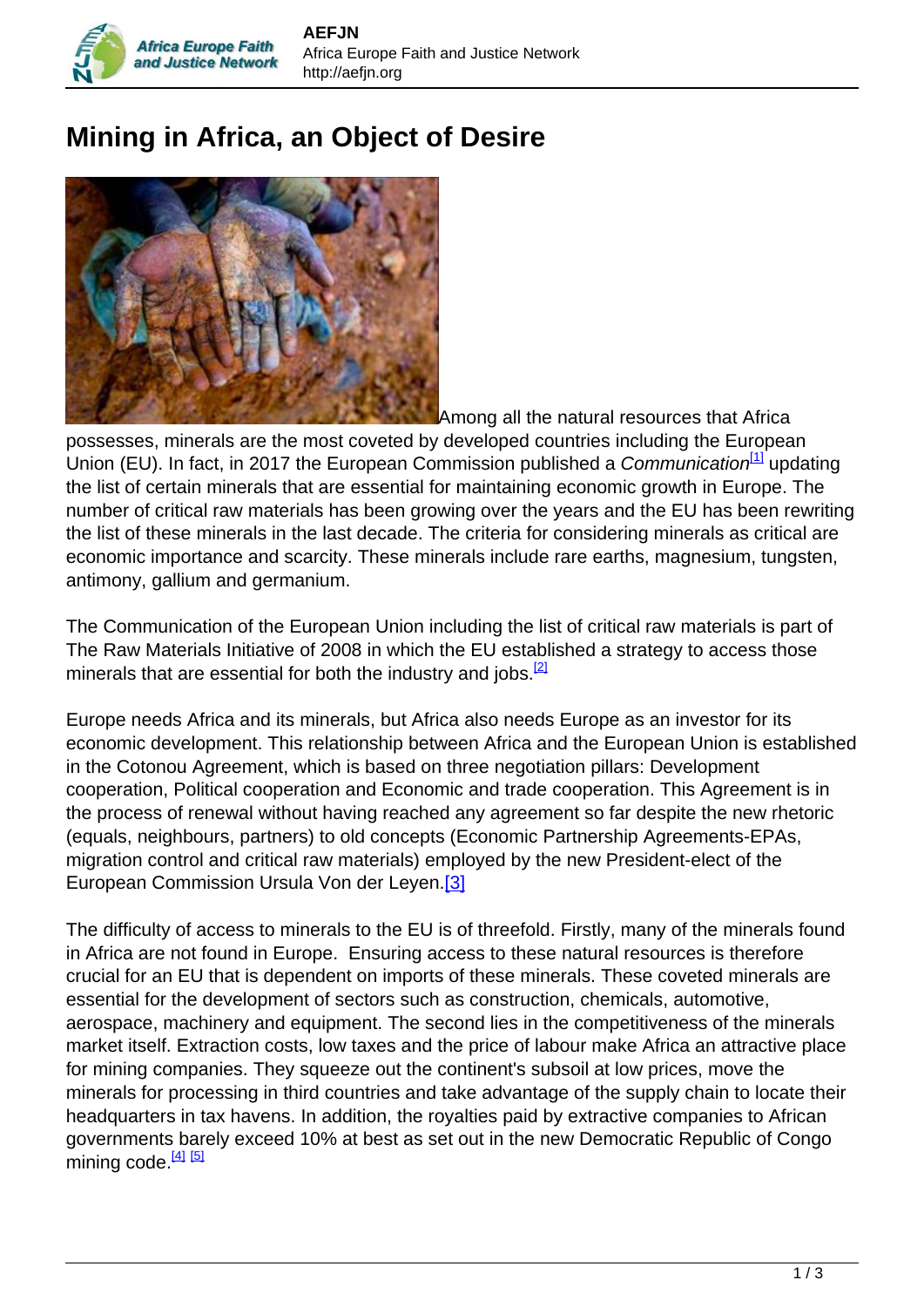The third drive for sourcing minerals outside the shores of the EU is the stringent environmental regulation that exists in Europe. While in Africa there is a certain passivity in the face of environmental crimes, in Europe they are highly prosecuted. This is why mining companies use countries with looser environmental protection standards to process minerals. Taking advantage of Africa's weak democratic institutions makes mining profitable despite the transport costs along the entire production chain.

Mining is an important source of income for countries in the African continent. However, Africa does not take advantage of the potential of these minerals as engine of economic development despite the importance of these minerals in technological development at global level. Most of the minerals extracted from the subsoil of the African continent are exported immediately outside their borders to be transformed in other countries such as China as an intermediate step in the production chain. Perhaps this is why Africa's technological and business development is seen as a threat to developed countries as it would increase the economic value of these minerals if they are transformed in Africa and become more expensive for Europe.

Dependence on minerals has become a double threat to Africa, but also to Europe. Many countries in Africa are economically dependent on the profits from these mineral extractions, as well as on oil as is the case in Nigeria. Raw material crises directly affect the economic wellbeing of those countries that lack the investment needed for a first transformation. Moreover, dependence on critical natural resources extends to Europe, which needs to secure the import of these minerals at a reasonable price. In addition, Europe's dependence has been increased under the pressure of climate change that forces the EU to access minerals that allow the transition to a low-carbon economy.<sup>[6]</sup>

## **Conclusion**

Firstly, the EU as importers and African countries as exporters of minerals and other raw materials have to change their production model through renewable energies and by encouraging the use of those minerals which are less polluting and which make economic development models more sustainable.

Second, mineral-exporting countries on the African continent should review their mining codes to control their natural resources and ensure that the benefits of these minerals accrue to their people.

Thirdly, the responsibility for combating climate change lies with Europe and Africa. Both should be more demanding with their legislation, being respectful of the environmental commitments especially the agreements reached with COP 21.[7]

But more important than all of the above is our personal commitment, the users of the goods and technologies produced with these minerals. It is not enough to recycle in our daily lives, but we have the responsibility as consumers: investing on those goods and services that are respectful of the environment and human rights and rejecting those brands that, no matter how prestigious they are generate injustices.